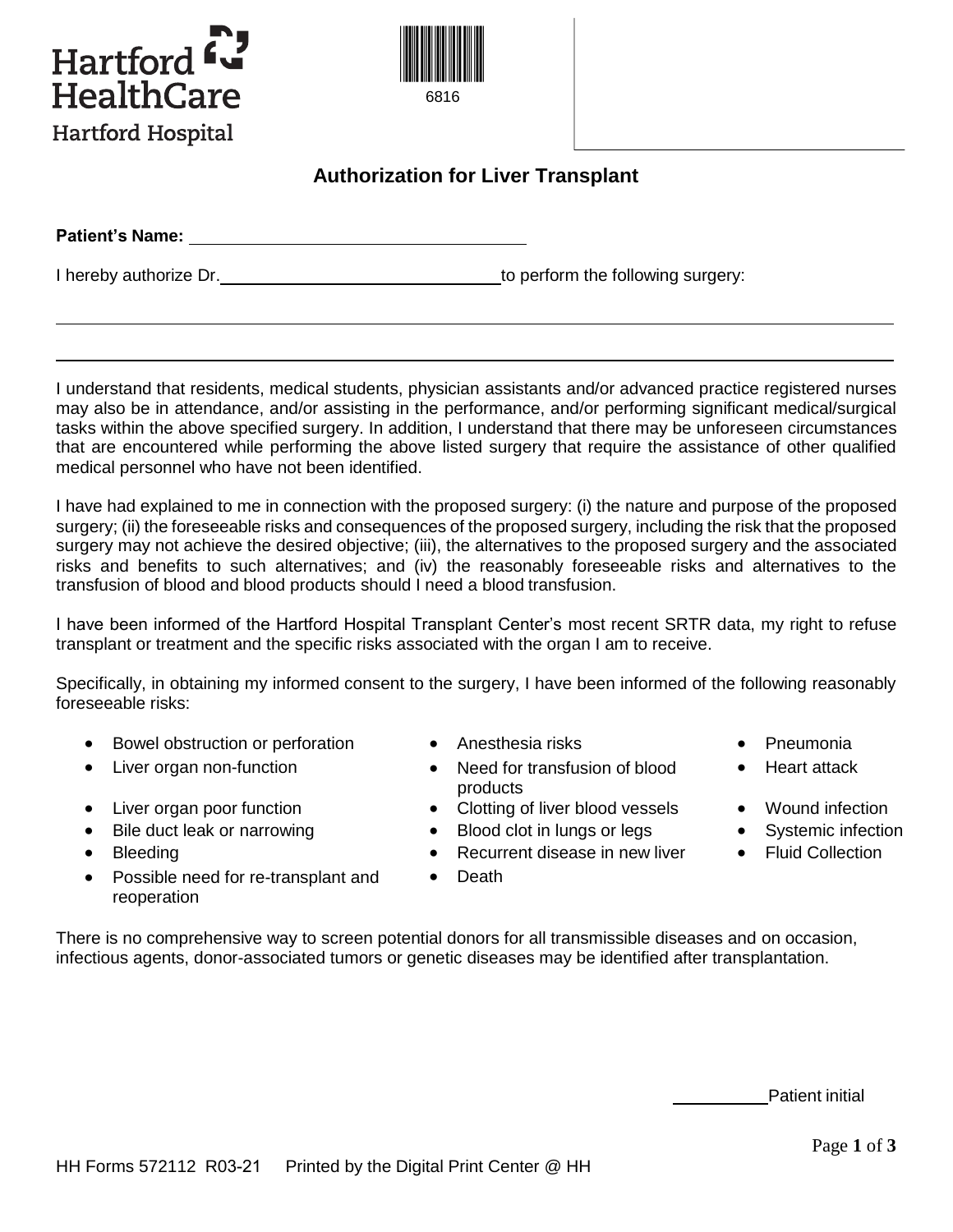



## **The liver we are offering you is considered an Expanded Criteria donor liver for the following reasons:**

 $\square$  Donor over age 65

 $\square$  Fatty liver- greater than 30% macrosteatosis

 $\square$  Segmental liver graft (liver split into 2 segments)

□ Hepatitis C positive serology -NAT negative

 $\Box$  Hepatitis C positive serology – NAT positive

 $\Box$  Hepatitis B positive serology (HBV core antibody)

Central nervous system cancer or history of other non-skin cancer

□ ABO Incompatible donors

Other (Describe):

.

Patient initials

 **If my transplant will be from a living donor, I have been informed and understand the risks, benefits and complications specific to a partial living donor transplant**.

Patient initials